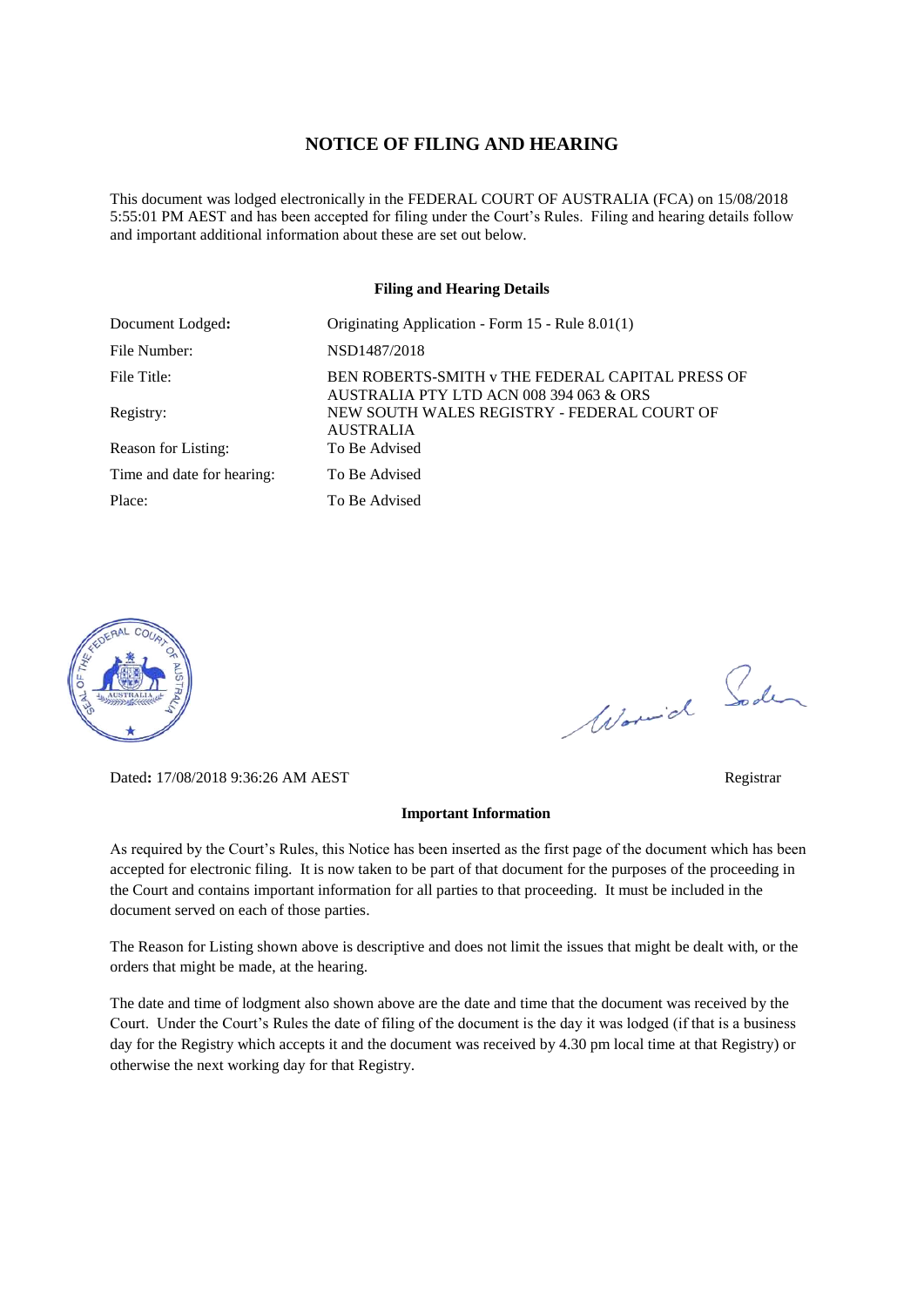Form 15 Rules 8.01(1); 8.04(1)



# **Originating application**

No. of 2018

**Federal Court of Australia District Registry: New South Wales Division: General Division** 

## **Ben Roberts-Smith**

Applicant

The Federal Capital Press of Australia Pty Limited ACN 008 394 063 and others named in the schedule

Respondents

To the Respondents

The Applicant applies for the relief set out in this application.

The Court will hear this application, or make orders for the conduct of the proceeding, at the time and place stated below. If you or your lawyer do not attend, then the Court may make orders in your absence.

You must file a notice of address for service (Form 10) in the Registry before attending Court or taking any other steps in the proceeding.

## Time and date for hearing:

Place: Levels 17 - 22 Law Courts Building Queens Square Sydney NSW 2000

The Court ordered that the time for serving this application be abridged to

Date:

Signed by an officer acting with the authority of the District Registrar {00405050.doc-v} Ben Roberts-Smith, Applicant Filed on behalf of (name & role of party) Mark Geoffrey O'Brien Prepared by (name of person/lawyer) Law firm (if applicable) Mark O'Brien Legal Tel +61 2 9216 9828 Fax mark.obrien@markobrienlegal.com.au Email **Address for service** Level 3, 44 Martin Place, Sydney NSW 2000 (include state and postcode)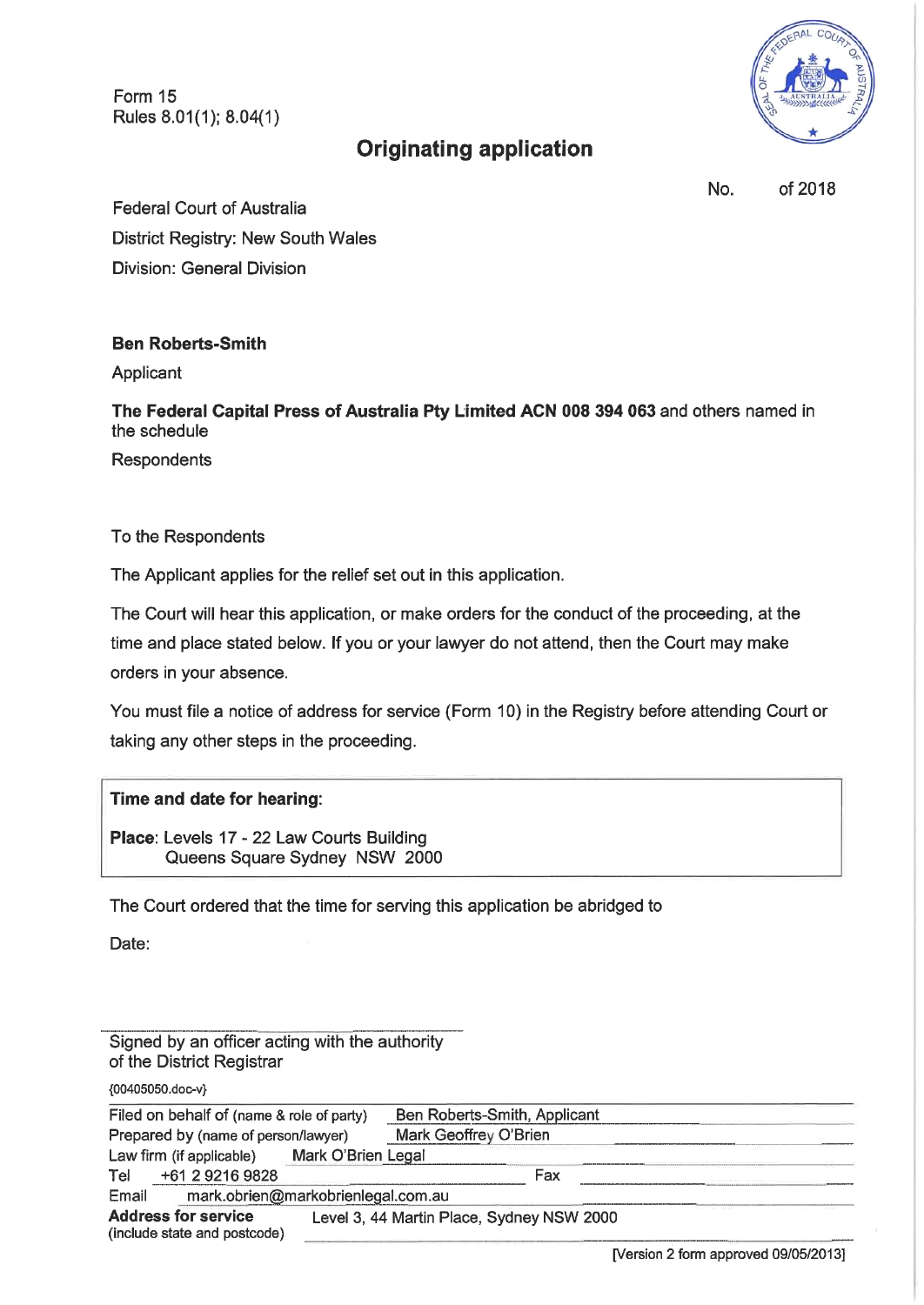

## **Details of claim**

On the grounds stated in the statement of claim, accompanying affidavit or other document prescribed by the Rules, the Applicant claims:

- $1<sub>1</sub>$ Damages, including general damages and aggravated damages.
- $2<sub>1</sub>$ An order that the Respondents be permanently restrained from publishing any defamatory imputation of and concerning the Applicant as particularised by the Applicant and found by the Court to be carried by the matters complained of.
- $3<sub>1</sub>$ An order that the first, third and fourth matters complained of (as defined in the pleadings and particulars in the Statement of Claim), or any matter in substantially the same form, be permanently removed from:
	- a. the First Respondent's websites www.canberratimes.com.au and/or any archive and/or other website(s) associated with that website;
	- b. any other website operated or controlled by the First Respondent.
- $\overline{4}$ . Interest pursuant to sections 51A and 52 of the Federal Court of Australia Act 1976 (Cth) including interest on costs.
- 5. Costs pursuant to section 43 of the Federal Court of Australia Act 1976 (Cth).
- 6. Such further and other orders as the Court deems fit or thinks necessary.

### **Applicant's address**

The Applicant's address for service is:

Place: c/- Mark O'Brien Legal, Level 3, 44 Martin Place, Sydney, NSW, 2000

Email: mark.obrien@markobrienlegal.com.au

The Applicant's address is 560 Sir Samuel Griffith Dr, Mount Coot-Tha QLD 4066.

### **Service on the Respondent**

It is intended to serve this application on all the Respondents.

First Respondent's address is: 1 Darling Island Road, Pyrmont, NSW, 2009

Second Respondent's address is: 1 Darling Island Road, Pyrmont, NSW, 2009

Third Respondent's address is: 1 Darling Island Road, Pyrmont, NSW, 2009

Fourth Respondent's address is: 1 Darling Island Road, Pyrmont, NSW, 2009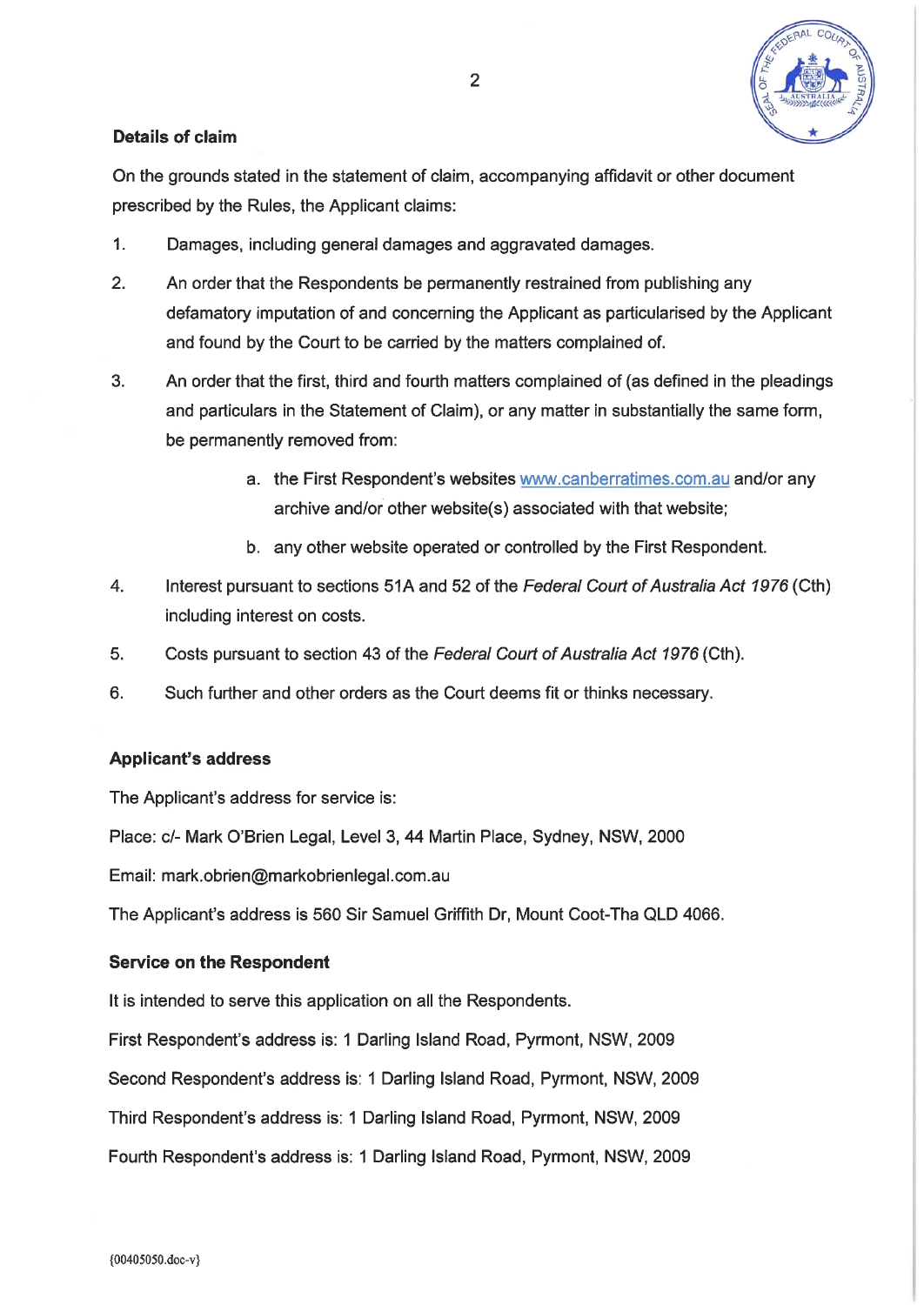

Date: 15 August 2018

N

Signed by Mark Geoffrey O'Brien<br>Lawyer for the Applicant